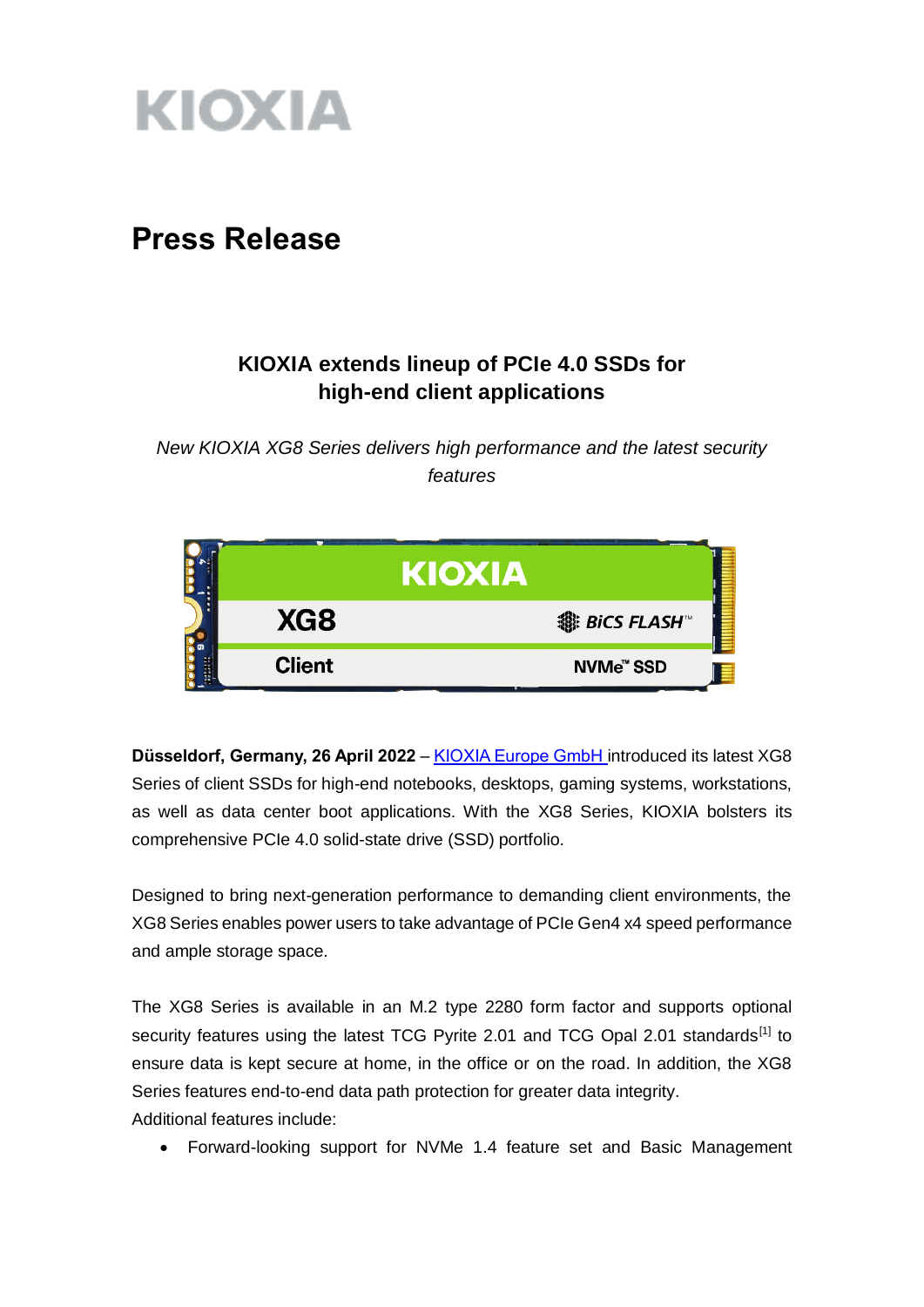Commands over System Management Bus (SMBus), which enables tighter thermal management for PCs

- Power Loss Notification is supported to protect data against forced shutdowns
- Sideband signals (PERST#, CLKREQ# and PLN#) are available in both 1.8V and 3.3V (current client models support only 3.3V), enabling support for more platforms.

"XG8 continues the expansion of the KIOXIA PCIe 4.0 product offering," said Paul Rowan, Vice President SSD Marketing and Engineering, KIOXIA Europe GmbH. "With capacities of 512GB, 1024GB, 2048GB and 4096GB, and in the M.2 2280 form factor it provides the ideal storage solution for a wide spectrum of applications including notebooks, workstations and as a server boot SSD with the performance and reliability one would expect from KIOXIA SSDs."

The XG8 Series is now available for customer evaluation.

#### ###

#### Notes

[1] Availability of security/encryption options may vary by region.

\*The samples are for evaluation purposes. The specifications of the samples may differ from the production models.

\*Definition of capacity: KIOXIA defines a megabyte (MB) as 1,000,000 bytes, a gigabyte (GB) as 1,000,000,000 bytes and a terabyte (TB) as 1,000,000,000,000 bytes. A computer operating system, however, reports storage capacity using powers of 2 for the definition of  $1Gb = 2^030$  bits = 1,073,741,824 bits,  $1GB = 2^{\text{30}}$  bytes = 1,073,741,824 bytes and  $1TB = 2^{\text{40}}$  bytes = 1,099,511,627,776 bytes and therefore shows less storage capacity. Available storage capacity (including examples of various media files) will vary based on file size, formatting, settings, software and operating system, and/or pre-installed software applications, or media content. Actual formatted capacity may vary.

\*The following trademarks, service and/or company names – PCIe, PCI Express, NVMe, NVM Express are not applied, registered, created and/or owned by KIOXIA Europe GmbH or by affiliated KIOXIA group companies. However, they may be applied, registered, created and/or owned by third parties in various jurisdictions and, therefore, protected against unauthorised use. All other company names, product names and service names may be trademarks of their respective companies.

#### **About KIOXIA Europe GmbH**